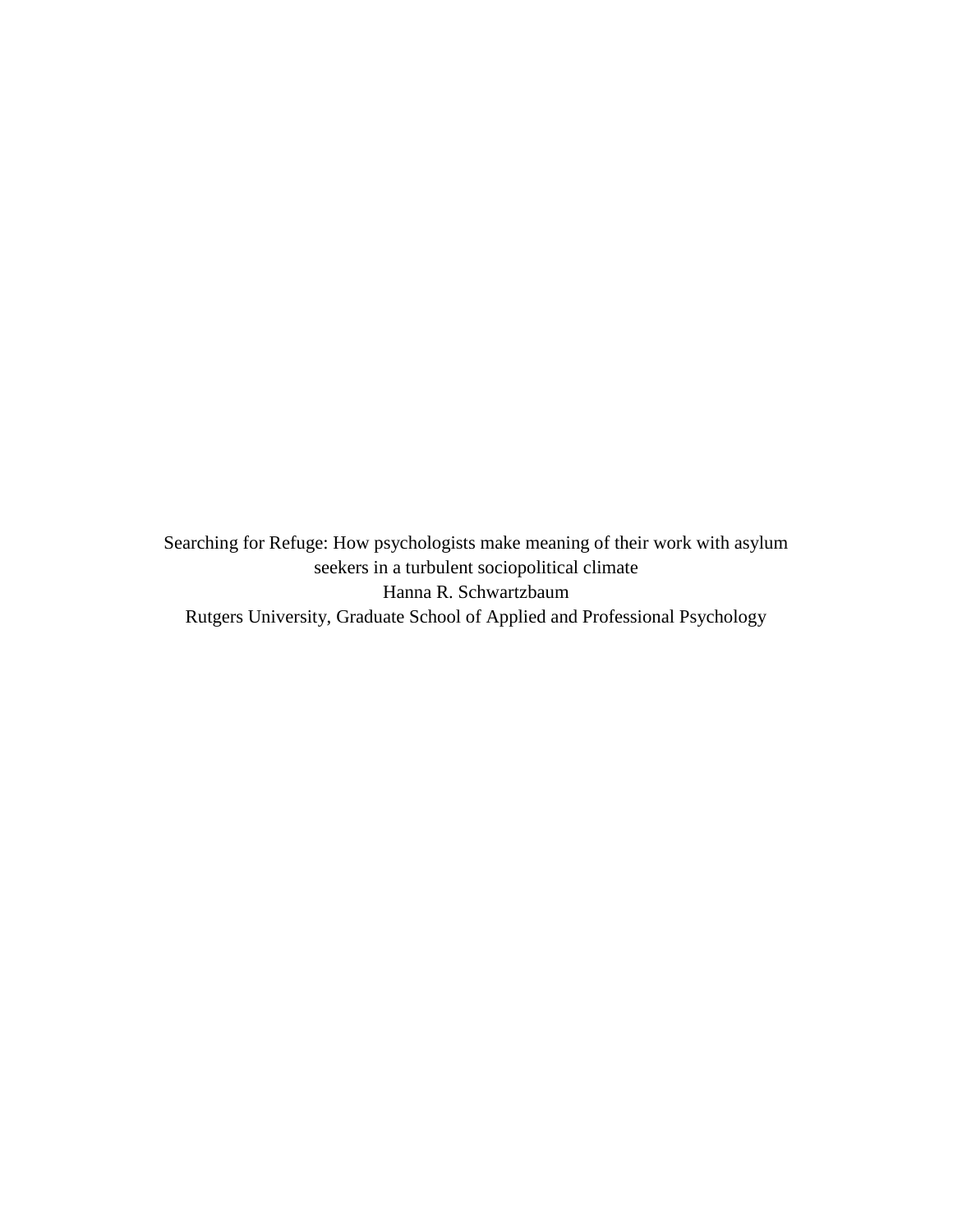## Proposal

As of 2019, the United Nations High Commissioner for Refugees (UNHCR) had identified 70.8 million current, forcibly displaced people ("UNHCR," 2019). Once displaced, these migrants often seek refuge in a host country by means of an asylum process necessitating a legal case, and at times, a psychological evaluation to support their claim. This dissertation is an exploratory, qualitative investigation that examines psychologists' experiences conducting asylum evaluations across the following domains: their autobiographical connections to this field, the factors that contribute to their continued drive to serve in this social justice role, and their ability to make meaning of the stories they hear. I utilized a semi-structured interview with licensed psychologists who have completed at least five psychological evaluations with asylum seekers. I then used a qualitative study methodology and analyzed data through grounded theory and thematic analysis to identify salient themes (Strauss & Corbin, 1990; Braun & Clark, 2012). Among other themes, this study seeks to identify a 'meaning making' model and explore ways in which psychologists *vicariously* make meaning of the traumatic and resilient narratives of asylum seekers (Frankl, 1946; Park, 2010). Additionally, this study will explore ways in which psychologists and professionals become engaged in social justice work, as well as the potential for burnout. I proposed this study in the Fall of 2018 and seek to complete it in the Spring of 2020. I accrued the following expenses: travel (around \$300), editor (\$350), and time to conduct the study.